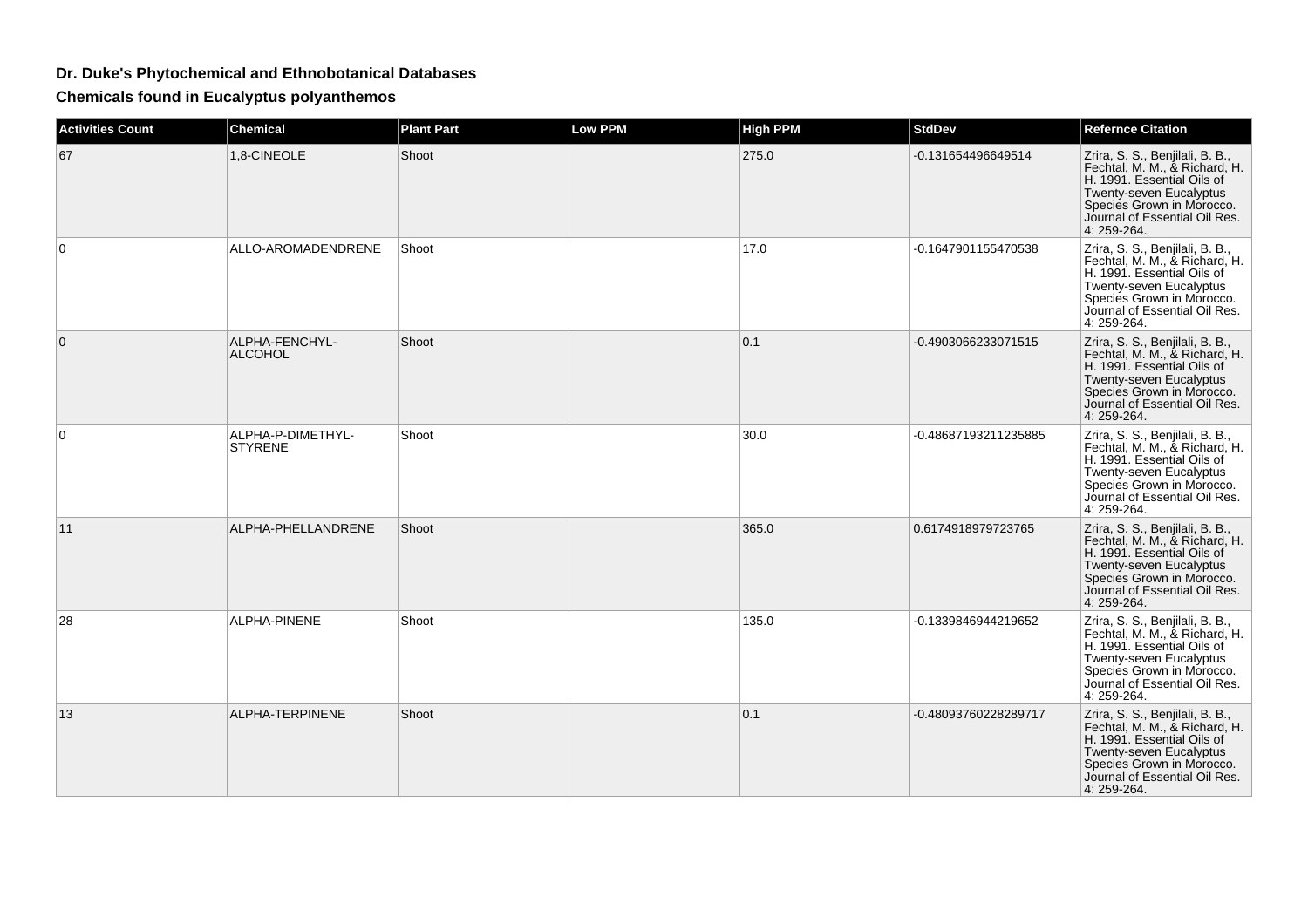| <b>Activities Count</b> | <b>Chemical</b>                   | <b>Plant Part</b> | <b>Low PPM</b> | <b>High PPM</b> | <b>StdDev</b>        | <b>Refernce Citation</b>                                                                                                                                                                                      |
|-------------------------|-----------------------------------|-------------------|----------------|-----------------|----------------------|---------------------------------------------------------------------------------------------------------------------------------------------------------------------------------------------------------------|
| 23                      | ALPHA-TERPINEOL                   | Shoot             |                | 150.0           | -0.13117657288304216 | Zrira, S. S., Benjilali, B. B.,<br>Fechtal, M. M., & Richard, H.<br>H. 1991. Essential Oils of<br>Twenty-seven Eucalyptus<br>Species Grown in Morocco.<br>Journal of Essential Oil Res.<br>4: 259-264.        |
| $\mathbf{0}$            | ALPHA-TERPINYL-<br><b>ACETATE</b> | Shoot             |                | 3.0             | -0.2764227975176359  | Zrira, S. S., Benjilali, B. B.,<br>Fechtal, M. M., & Richard, H.<br>H. 1991. Essential Oils of<br>Twenty-seven Eucalyptus<br>Species Grown in Morocco.<br>Journal of Essential Oil Res.<br>4: 259-264.        |
| 0                       | ALPHA-THUJENE                     | Shoot             |                | 50.0            | 0.3446782919633604   | Zrira, S. S., Benjilali, B. B.,<br>Fechtal, M. M., & Richard, H.<br>H. 1991. Essential Oils of<br>Twenty-seven Eucalyptus<br>Species Grown in Morocco.<br>Journal of Essential Oil Res.<br>4: 259-264.        |
| 3                       | AROMADENDRENE                     | Shoot             |                | 12.0            | -0.17745819437412874 | Zrira, S. S., Benjilali, B. B.,<br>Fechtal, M. M., & Richard, H.<br>H. 1991. Essential Oils of<br>Twenty-seven Eucalyptus<br>Species Grown in Morocco.<br>Journal of Essential Oil Res.<br>4: 259-264.        |
| 24                      | <b>BENZALDEHYDE</b>               | Shoot             |                | 0.1             | -0.2247983186195243  | Zrira, S. S., Benjilali, B. B.,<br>Fechtal, M. M., & Richard, H.<br>H. 1991. Essential Oils of<br><b>Twenty-seven Eucalyptus</b><br>Species Grown in Morocco.<br>Journal of Essential Oil Res.<br>4: 259-264. |
| $\mathbf{0}$            | BETA-CARYOPHYLLENE                | Shoot             |                | 40.0            | -0.3288775565477849  | Zrira, S. S., Benjilali, B. B.,<br>Fechtal, M. M., & Richard, H.<br>H. 1991. Essential Oils of<br>Twenty-seven Eucalyptus<br>Species Grown in Morocco.<br>Journal of Essential Oil Res.<br>4: 259-264.        |
| 5                       | BETA-ELEMENE                      | Shoot             |                | 0.1             | -0.3396749847658091  | Zrira, S. S., Benjilali, B. B.,<br>Fechtal, M. M., & Richard, H.<br>H. 1991. Essential Oils of<br>Twenty-seven Eucalyptus<br>Species Grown in Morocco.<br>Journal of Essential Oil Res.<br>4: 259-264.        |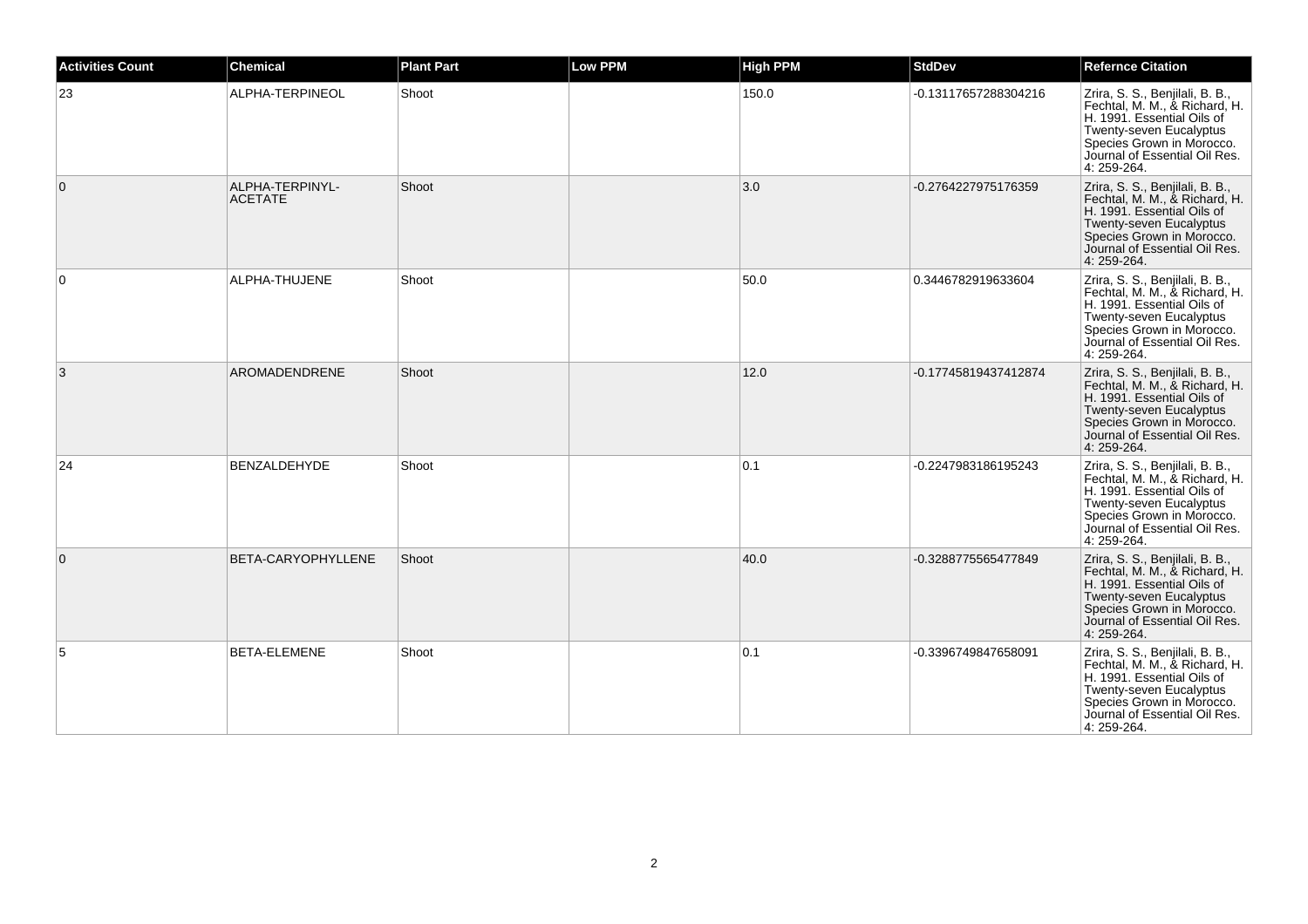| <b>Activities Count</b> | <b>Chemical</b>            | <b>Plant Part</b> | <b>Low PPM</b> | <b>High PPM</b> | <b>StdDev</b>        | <b>Refernce Citation</b>                                                                                                                                                                               |
|-------------------------|----------------------------|-------------------|----------------|-----------------|----------------------|--------------------------------------------------------------------------------------------------------------------------------------------------------------------------------------------------------|
| 13                      | <b>BETA-PINENE</b>         | Shoot             |                | 35.0            | -0.11864870565943018 | Zrira, S. S., Benjilali, B. B.,<br>Fechtal, M. M., & Richard, H.<br>H. 1991. Essential Oils of<br>Twenty-seven Eucalyptus<br>Species Grown in Morocco.<br>Journal of Essential Oil Res.<br>4: 259-264. |
| 35                      | <b>BORNEOL</b>             | Shoot             |                | 6.0             | -0.39298975915200013 | Zrira, S. S., Benjilali, B. B.,<br>Fechtal, M. M., & Richard, H.<br>H. 1991. Essential Oils of<br>Twenty-seven Eucalyptus<br>Species Grown in Morocco.<br>Journal of Essential Oil Res.<br>4: 259-264. |
| 9                       | <b>CAMPHENE</b>            | Shoot             |                | 0.1             | -0.1342670938252942  | Zrira, S. S., Benjilali, B. B.,<br>Fechtal, M. M., & Richard, H.<br>H. 1991. Essential Oils of<br>Twenty-seven Eucalyptus<br>Species Grown in Morocco.<br>Journal of Essential Oil Res.<br>4: 259-264. |
| $\Omega$                | CAMPHOLENIC-ALDEHYDE Shoot |                   |                | 9.0             | -0.02770458636345589 | Zrira, S. S., Benjilali, B. B.,<br>Fechtal, M. M., & Richard, H.<br>H. 1991. Essential Oils of<br>Twenty-seven Eucalyptus<br>Species Grown in Morocco.<br>Journal of Essential Oil Res.<br>4: 259-264. |
| 20                      | <b>CITRONELLAL</b>         | Shoot             |                | 0.1             | -0.22483909928564133 | Zrira, S. S., Benjilali, B. B.,<br>Fechtal, M. M., & Richard, H.<br>H. 1991. Essential Oils of<br>Twenty-seven Eucalyptus<br>Species Grown in Morocco.<br>Journal of Essential Oil Res.<br>4: 259-264. |
| $\Omega$                | CITRONELLIC-ACID           | Shoot             |                | 0.1             | -0.2299487807105499  | Zrira, S. S., Benjilali, B. B.,<br>Fechtal, M. M., & Richard, H.<br>H. 1991. Essential Oils of<br>Twenty-seven Eucalyptus<br>Species Grown in Morocco.<br>Journal of Essential Oil Res.<br>4: 259-264. |
| 15                      | <b>CITRONELLOL</b>         | Shoot             |                | 0.1             | -0.1773498482378769  | Zrira, S. S., Benjilali, B. B.,<br>Fechtal, M. M., & Richard, H.<br>H. 1991. Essential Oils of<br>Twenty-seven Eucalyptus<br>Species Grown in Morocco.<br>Journal of Essential Oil Res.<br>4: 259-264. |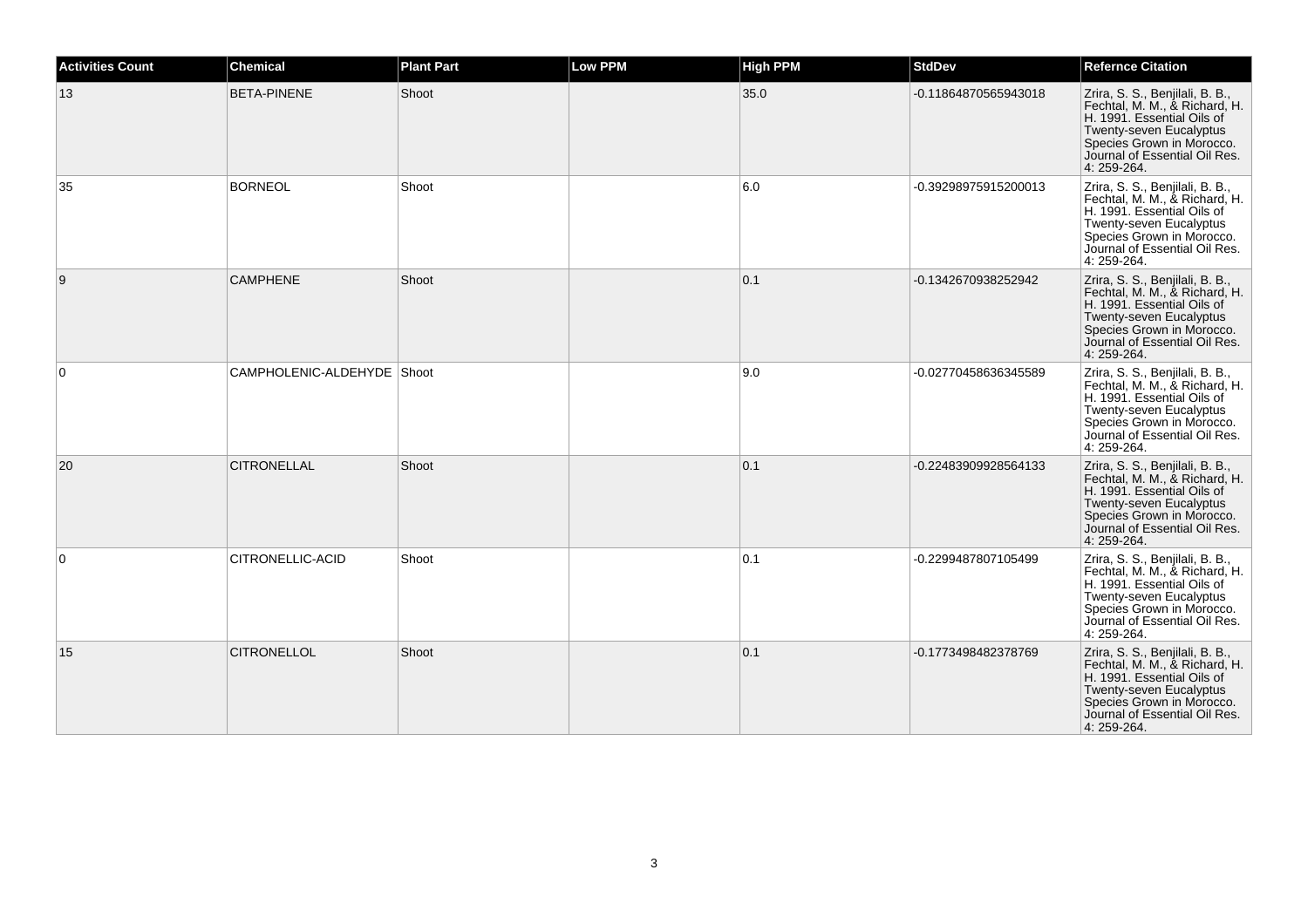| <b>Activities Count</b> | <b>Chemical</b>        | <b>Plant Part</b> | <b>Low PPM</b> | <b>High PPM</b> | <b>StdDev</b>        | <b>Refernce Citation</b>                                                                                                                                                                               |
|-------------------------|------------------------|-------------------|----------------|-----------------|----------------------|--------------------------------------------------------------------------------------------------------------------------------------------------------------------------------------------------------|
| $\overline{2}$          | CITRONELLYL-ACETATE    | Shoot             |                | 0.1             | -0.23387536673936873 | Zrira, S. S., Benjilali, B. B.,<br>Fechtal, M. M., & Richard, H.<br>H. 1991. Essential Oils of<br>Twenty-seven Eucalyptus<br>Species Grown in Morocco.<br>Journal of Essential Oil Res.<br>4: 259-264. |
| 10                      | <b>CUMINALDEHYDE</b>   | Shoot             |                | 50.0            | -0.037914086872762   | Zrira, S. S., Benjilali, B. B.,<br>Fechtal, M. M., & Richard, H.<br>H. 1991. Essential Oils of<br>Twenty-seven Eucalyptus<br>Species Grown in Morocco.<br>Journal of Essential Oil Res.<br>4: 259-264. |
| $\Omega$                | <b>EO</b>              | Shoot             |                | 2900.0          | -0.6846129868050675  | Zrira, S. S., Benjilali, B. B.,<br>Fechtal, M. M., & Richard, H.<br>H. 1991. Essential Oils of<br>Twenty-seven Eucalyptus<br>Species Grown in Morocco.<br>Journal of Essential Oil Res.<br>4: 259-264. |
| 11                      | <b>GAMMA-TERPINENE</b> | Shoot             |                | 35.0            | -0.3701518711898583  | Zrira, S. S., Benjilali, B. B.,<br>Fechtal, M. M., & Richard, H.<br>H. 1991. Essential Oils of<br>Twenty-seven Eucalyptus<br>Species Grown in Morocco.<br>Journal of Essential Oil Res.<br>4: 259-264. |
| $\mathbf 0$             | <b>GLOBULOL</b>        | Shoot             |                | 65.0            | -0.19703676741212037 | Zrira, S. S., Benjilali, B. B.,<br>Fechtal, M. M., & Richard, H.<br>H. 1991. Essential Oils of<br>Twenty-seven Eucalyptus<br>Species Grown in Morocco.<br>Journal of Essential Oil Res.<br>4: 259-264. |
| $\mathbf{0}$            | ISOAMYL-ISOVALERATE    | Shoot             |                | 3.0             | -0.4320441224365791  | Zrira, S. S., Benjilali, B. B.,<br>Fechtal, M. M., & Richard, H.<br>H. 1991. Essential Oils of<br>Twenty-seven Eucalyptus<br>Species Grown in Morocco.<br>Journal of Essential Oil Res.<br>4: 259-264. |
| $\mathbf 0$             | <b>LEDOL</b>           | Shoot             |                | 0.1             | -0.21993254021380645 | Zrira, S. S., Benjilali, B. B.,<br>Fechtal, M. M., & Richard, H.<br>H. 1991. Essential Oils of<br>Twenty-seven Eucalyptus<br>Species Grown in Morocco.<br>Journal of Essential Oil Res.<br>4: 259-264. |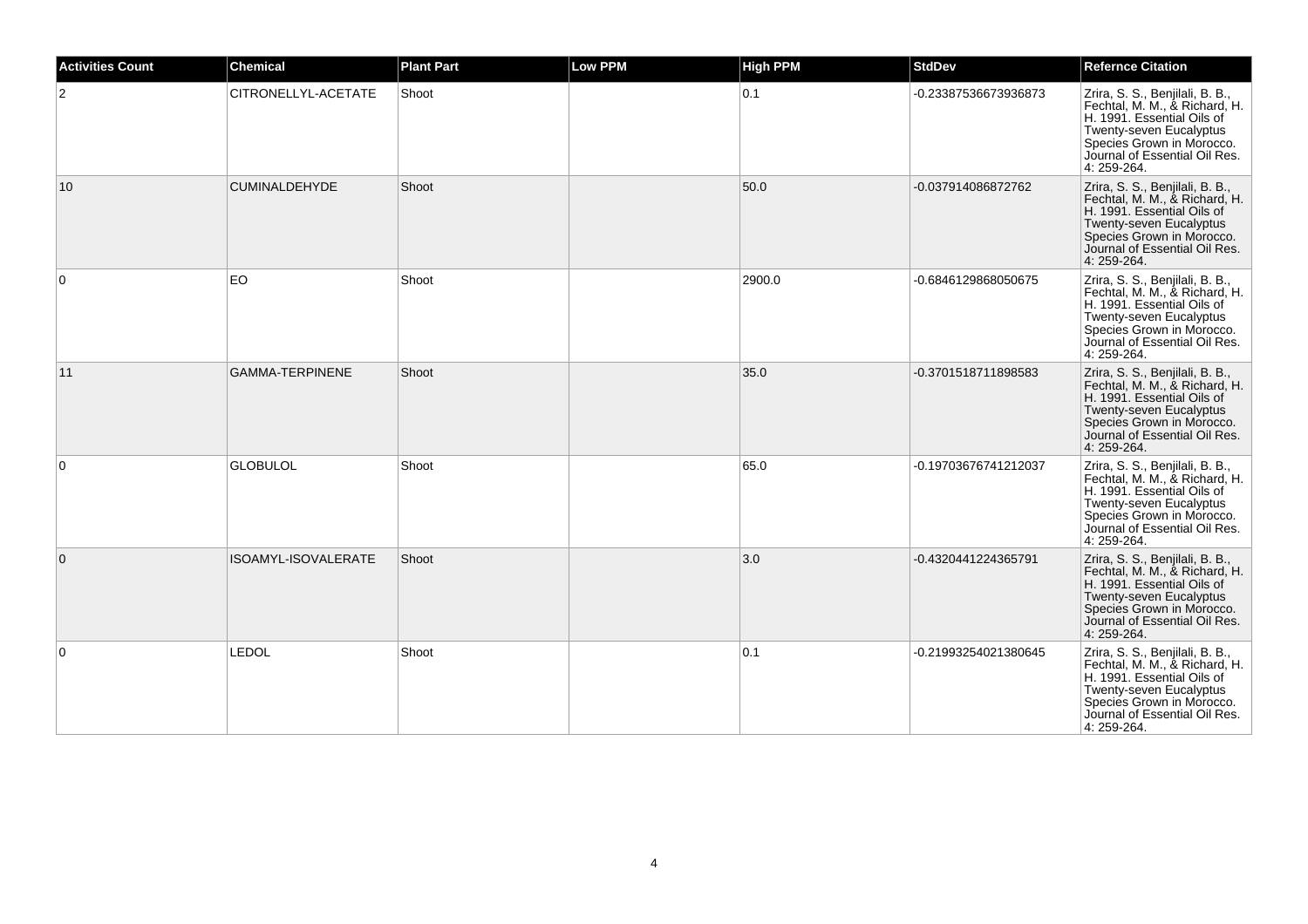| <b>Activities Count</b> | <b>Chemical</b>   | <b>Plant Part</b> | <b>Low PPM</b> | <b>High PPM</b> | <b>StdDev</b>          | <b>Refernce Citation</b>                                                                                                                                                                               |
|-------------------------|-------------------|-------------------|----------------|-----------------|------------------------|--------------------------------------------------------------------------------------------------------------------------------------------------------------------------------------------------------|
| 60                      | <b>LIMONENE</b>   | Shoot             |                | 630.0           | -0.007737993775920693  | Zrira, S. S., Benjilali, B. B.,<br>Fechtal, M. M., & Richard, H.<br>H. 1991. Essential Oils of<br>Twenty-seven Eucalyptus<br>Species Grown in Morocco.<br>Journal of Essential Oil Res.<br>4: 259-264. |
| 53                      | <b>LINALOOL</b>   | Shoot             |                | 6.0             | -0.2205775423392474    | Zrira, S. S., Benjilali, B. B.,<br>Fechtal, M. M., & Richard, H.<br>H. 1991. Essential Oils of<br>Twenty-seven Eucalyptus<br>Species Grown in Morocco.<br>Journal of Essential Oil Res.<br>4: 259-264. |
| 22                      | <b>MYRCENE</b>    | Shoot             |                | 40.0            | -0.2966840533734603    | Zrira, S. S., Benjilali, B. B.,<br>Fechtal, M. M., & Richard, H.<br>H. 1991. Essential Oils of<br>Twenty-seven Eucalyptus<br>Species Grown in Morocco.<br>Journal of Essential Oil Res.<br>4: 259-264. |
| $\overline{2}$          | <b>MYRTENOL</b>   | Shoot             |                | 0.1             | -0.2513799778000483    | Zrira, S. S., Benjilali, B. B.,<br>Fechtal, M. M., & Richard, H.<br>H. 1991. Essential Oils of<br>Twenty-seven Eucalyptus<br>Species Grown in Morocco.<br>Journal of Essential Oil Res.<br>4: 259-264. |
| $\overline{0}$          | P-CYMEN-8-OL      | Shoot             |                | 0.1             | -0.17247239346667684   | Zrira, S. S., Benjilali, B. B.,<br>Fechtal, M. M., & Richard, H.<br>H. 1991. Essential Oils of<br>Twenty-seven Eucalyptus<br>Species Grown in Morocco.<br>Journal of Essential Oil Res.<br>4: 259-264. |
| 16                      | P-CYMENE          | Shoot             |                | 630.0           | -0.0019841037720437003 | Zrira, S. S., Benjilali, B. B.,<br>Fechtal, M. M., & Richard, H.<br>H. 1991. Essential Oils of<br>Twenty-seven Eucalyptus<br>Species Grown in Morocco.<br>Journal of Essential Oil Res.<br>4: 259-264. |
| $\overline{7}$          | <b>PIPERITONE</b> | Shoot             |                | 3.0             | -0.22581576026096586   | Zrira, S. S., Benjilali, B. B.,<br>Fechtal, M. M., & Richard, H.<br>H. 1991. Essential Oils of<br>Twenty-seven Eucalyptus<br>Species Grown in Morocco.<br>Journal of Essential Oil Res.<br>4: 259-264. |